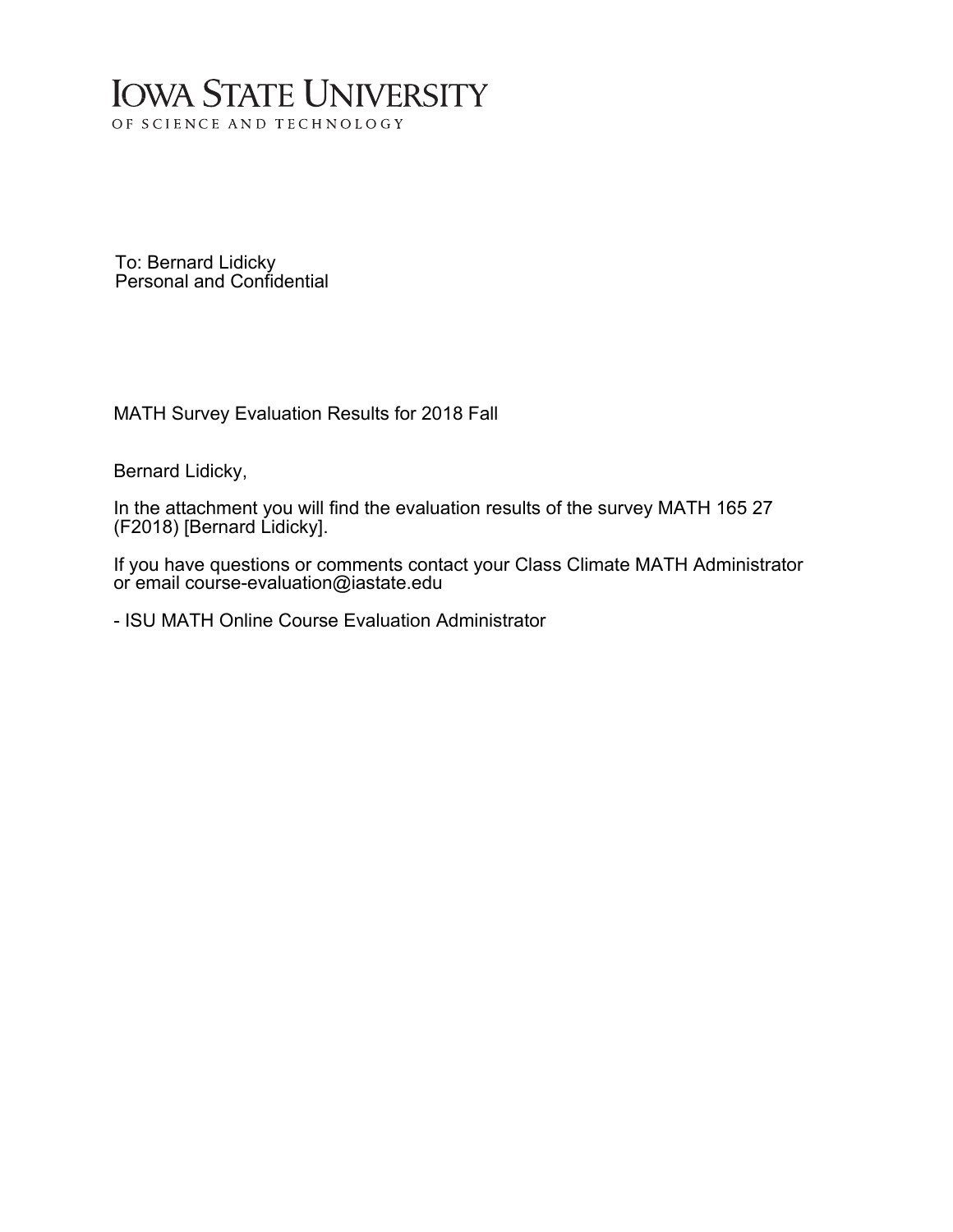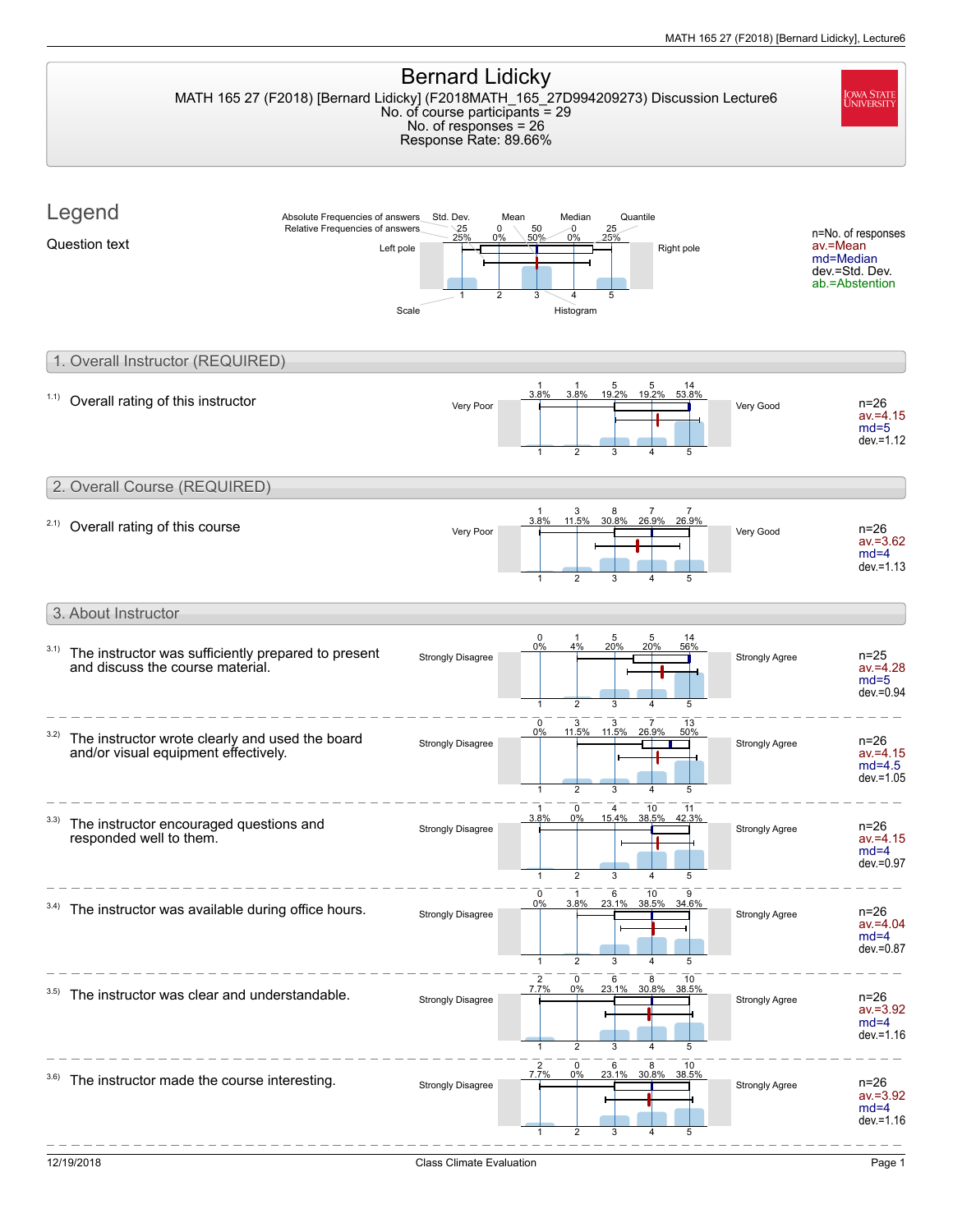| 3.7) | The instructor used homework and/or quizzes in<br>an appropriate and useful way.                              | <b>Strongly Disagree</b>                                    | $\overline{2}$<br>$\mathbf 0$<br>10<br>$\overline{4}$<br>10<br>38.5% 38.5%<br>7.7%<br>$0\%$<br>15.4%<br>$\overline{2}$<br>3<br>5<br>4                                                                                                                                                                                    | Strongly Agree        | $n = 26$<br>$av = 4$<br>$md=4$<br>$dev = 1.13$    |
|------|---------------------------------------------------------------------------------------------------------------|-------------------------------------------------------------|--------------------------------------------------------------------------------------------------------------------------------------------------------------------------------------------------------------------------------------------------------------------------------------------------------------------------|-----------------------|---------------------------------------------------|
| 3.8) | The instructor was timely, clear, and fair in<br>announcing and administering course policies.                | <b>Strongly Disagree</b>                                    | 0<br>3<br>15<br>3.8%<br>0%<br>11.5%<br>26.9%<br>57.7%<br>$\overline{2}$                                                                                                                                                                                                                                                  | Strongly Agree        | $n = 26$<br>$av = 4.35$<br>$md=5$<br>$dev = 0.98$ |
|      | 4. About Course                                                                                               |                                                             |                                                                                                                                                                                                                                                                                                                          |                       |                                                   |
|      | 4.1) The exams fairly reflected the course material.                                                          | <b>Strongly Disagree</b>                                    | 5<br>$\frac{3}{12\%}$<br>6<br>4<br>28%<br>24%<br>20%<br>16%<br>$\overline{2}$<br>5<br>3<br>$\overline{4}$                                                                                                                                                                                                                | <b>Strongly Agree</b> | $n = 25$<br>$av = 3.24$<br>$md=3$<br>$dev = 1.42$ |
|      | The exams were graded in a prompt and fair way.                                                               | <b>Strongly Disagree</b>                                    | $\mathbf 0$<br>$\overline{2}$<br>9<br>5<br>10<br>7.7%<br>34.6% 19.2% 38.5%<br>0%<br>2<br>3<br>5                                                                                                                                                                                                                          | <b>Strongly Agree</b> | n=26<br>$av = 3.88$<br>$md=4$<br>$dev = 1.03$     |
| 4.3) | The homework/quizzes were returned in a timely<br>manner.                                                     | <b>Strongly Disagree</b>                                    | 10<br>0<br>3<br>12<br>3.8% 11.5% 38.5% 46.2%<br>$0\%$<br>$\overline{2}$<br>$\mathbf{1}$<br>3<br>4                                                                                                                                                                                                                        | Strongly Agree        | $n=26$<br>$av = 4.27$<br>$md=4$<br>$dev = 0.83$   |
| 4.4) | The textbook was useful in helping me learn the<br>course material.                                           | N/A (non-applicable)                                        | $\mathbf 0$<br>10 2 8 2 4<br>38.5% 7.7% 30.8% 7.7% 15.4%<br>0%<br>$\overline{2}$<br>3<br>5<br>4<br>6<br>$\overline{1}$                                                                                                                                                                                                   | Strongly Agree        | n=26<br>$av = 3.54$<br>$md=4$<br>$dev = 1.48$     |
| 4.5) | The online homework was useful in helping me<br>learn the course material.                                    |                                                             | $\mathbf 0$<br>5<br>5<br>15.4% 19.2% 19.2% 26.9% 19.2%<br>$0\%$<br>2                                                                                                                                                                                                                                                     |                       | n=26<br>$av = 4.15$<br>$md=4$<br>$dev = 1.38$     |
|      | The supplementary materials (e.g., Powerpoint<br>presentations, videos, web pages, etc.) were<br>informative. | <b>Strongly Agree</b>                                       | $\frac{-}{9}$ - $\frac{10}{10}$ - $\frac{10}{5}$ - $\frac{1}{1}$ - $\frac{10}{10}$ - $\frac{10}{10}$ - $\frac{10}{10}$ - $\frac{10}{10}$ - $\frac{10}{10}$ - $\frac{10}{10}$ - $\frac{10}{10}$ - $\frac{10}{10}$ - $\frac{10}{10}$ - $\frac{10}{10}$ - $\frac{10}{10}$ - $\frac{10}{10}$ - $\frac$<br>0<br>$0\%$<br>3.8% | N/A (non-applicable)  | $n = 26$<br>av.=2.08<br>$md=2$<br>$dev = 1.16$    |
|      | 5. About You                                                                                                  |                                                             |                                                                                                                                                                                                                                                                                                                          |                       |                                                   |
| 5.1) | On average, how many hours each week did you<br>devote to this course outside the classroom?                  | Less than 3                                                 | 5 4 11 3 1<br>20.8% 16.7% 45.8% 12.5% 4.2%<br>$\overline{2}$<br>5                                                                                                                                                                                                                                                        | More than 12          | $n = 24$<br>$av = 2.63$<br>$md=3$<br>$dev = 1.1$  |
| 5.2) | What resources did you use throughout the semester? (Check as many as apply)                                  |                                                             |                                                                                                                                                                                                                                                                                                                          |                       |                                                   |
|      |                                                                                                               | Supplemental Instruction (SI)                               |                                                                                                                                                                                                                                                                                                                          | 50%                   | $n = 26$                                          |
|      | Group Office Hours (recitation leaders)                                                                       | 23.1%                                                       |                                                                                                                                                                                                                                                                                                                          |                       |                                                   |
|      |                                                                                                               | 19.2%                                                       |                                                                                                                                                                                                                                                                                                                          |                       |                                                   |
|      |                                                                                                               | 42.3%                                                       |                                                                                                                                                                                                                                                                                                                          |                       |                                                   |
|      |                                                                                                               | None of Them                                                |                                                                                                                                                                                                                                                                                                                          | 23.1%                 |                                                   |
|      | Which ones were beneficial to you? Which ones were not? Please explain below:                                 | Instructor's Office Hours<br>Online tools like Khan Academy |                                                                                                                                                                                                                                                                                                                          |                       |                                                   |

■ Dr. Butler's youtube videos were very helpful and I noticed that those weren't an option. Running through a lecture a second time at ones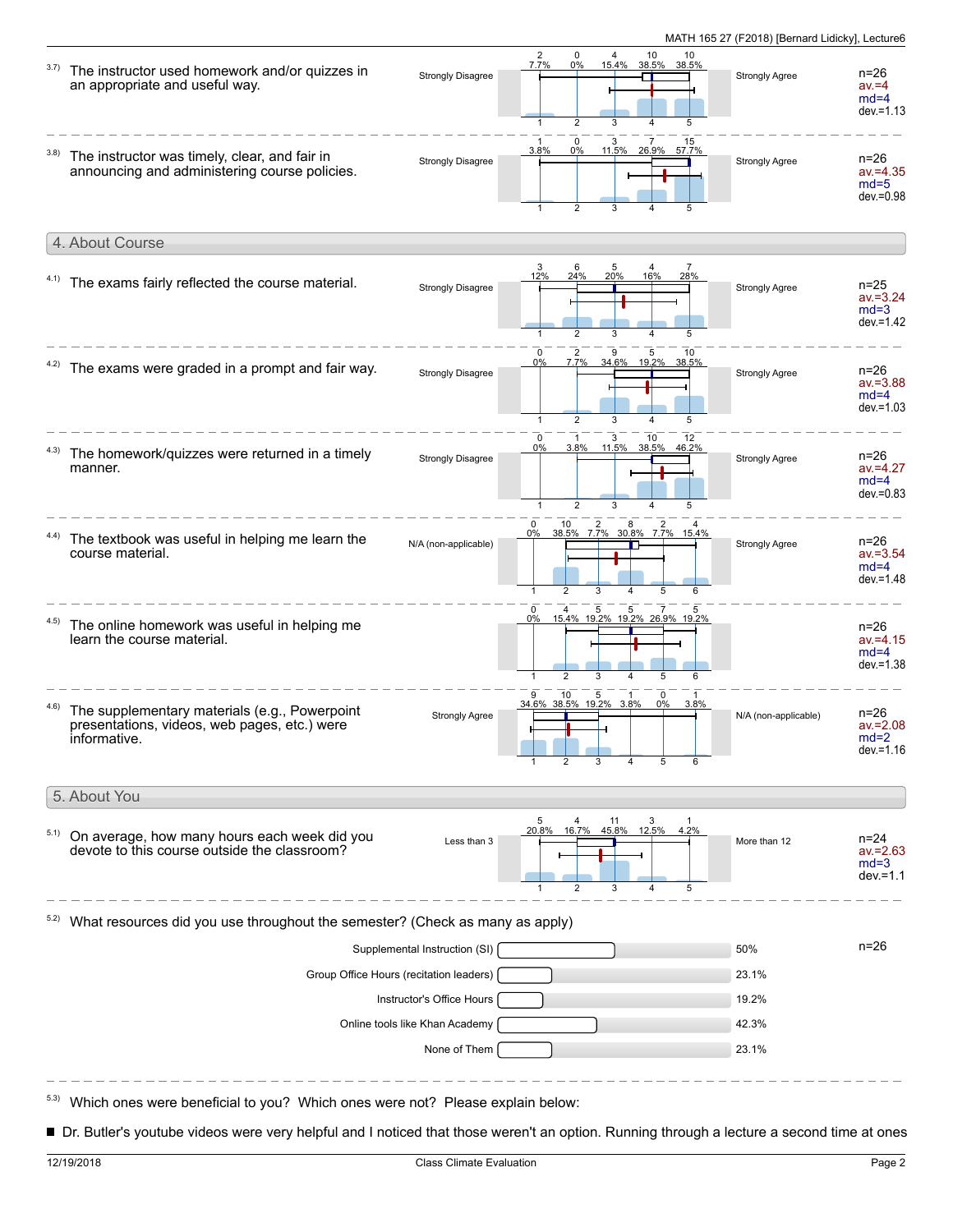lesiure helps reinforce the material.

- Khan academy was useful  $\blacksquare$
- Recitiation was helpful except it was hard to understand the TA at times
- SI is always helpful
- SI sections help me to understand the concept by doing extra problems. Recitation leaders help me with questions I may have on a  $\blacksquare$ subject.
- SI was scheduled during my other classes so I could not attend.
- SI were very helpful
- Si was helpful along with the school tutors. Then online tools like Khan Academy was a help along with an online tutor that I use.
- Si was pretty beneficial for as the leaders in there were easy to understand and were very good at explaining things
- The online tools were really helpful in learning the material that I struggled with understanding.
- Used both for exam review. П
- none

#### 6. Other

- 6.1) Additional Comments
- Bernard was the only one who was legit about the math therapy thing
- His handwriting sucked, otherwise cool dude
- Lidicky was a great recitation leader and kept the material legitimately interesting which is wild to me.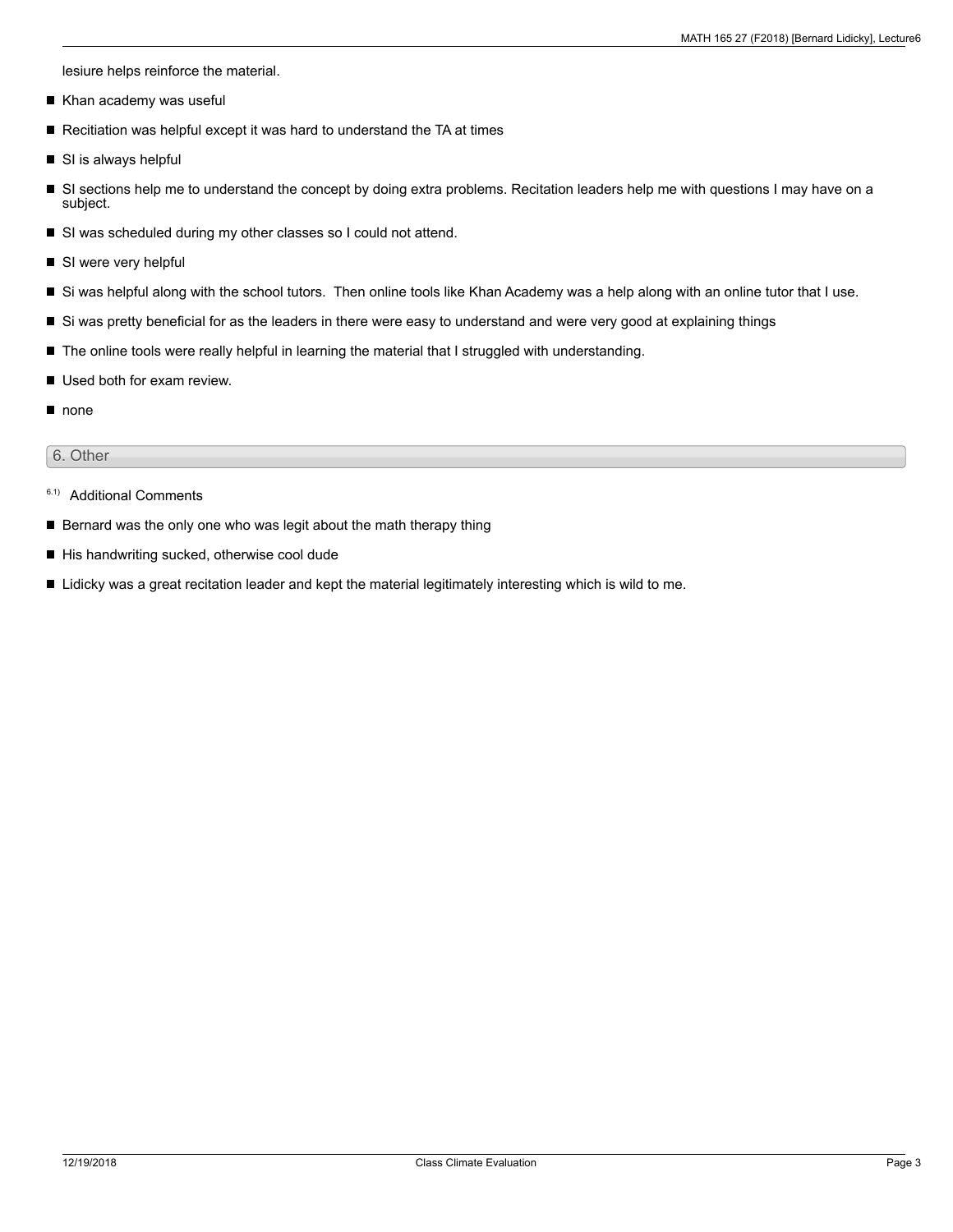# Histogram for scaled questions

#### Overall rating of this instructor



The instructor wrote clearly and used the board and/or visual equipment effectively.



The instructor was clear and understandable.



The instructor was timely, clear, and fair in announcing and administering course policies.







The instructor encouraged questions and responded well to them.



The instructor made the course interesting.



The exams fairly reflected the course material.



The instructor was sufficiently prepared to present and discuss the course material.



The instructor was available during office hours.



The instructor used homework and/or quizzes in an appropriate and useful way.



The exams were graded in a prompt and fair way.

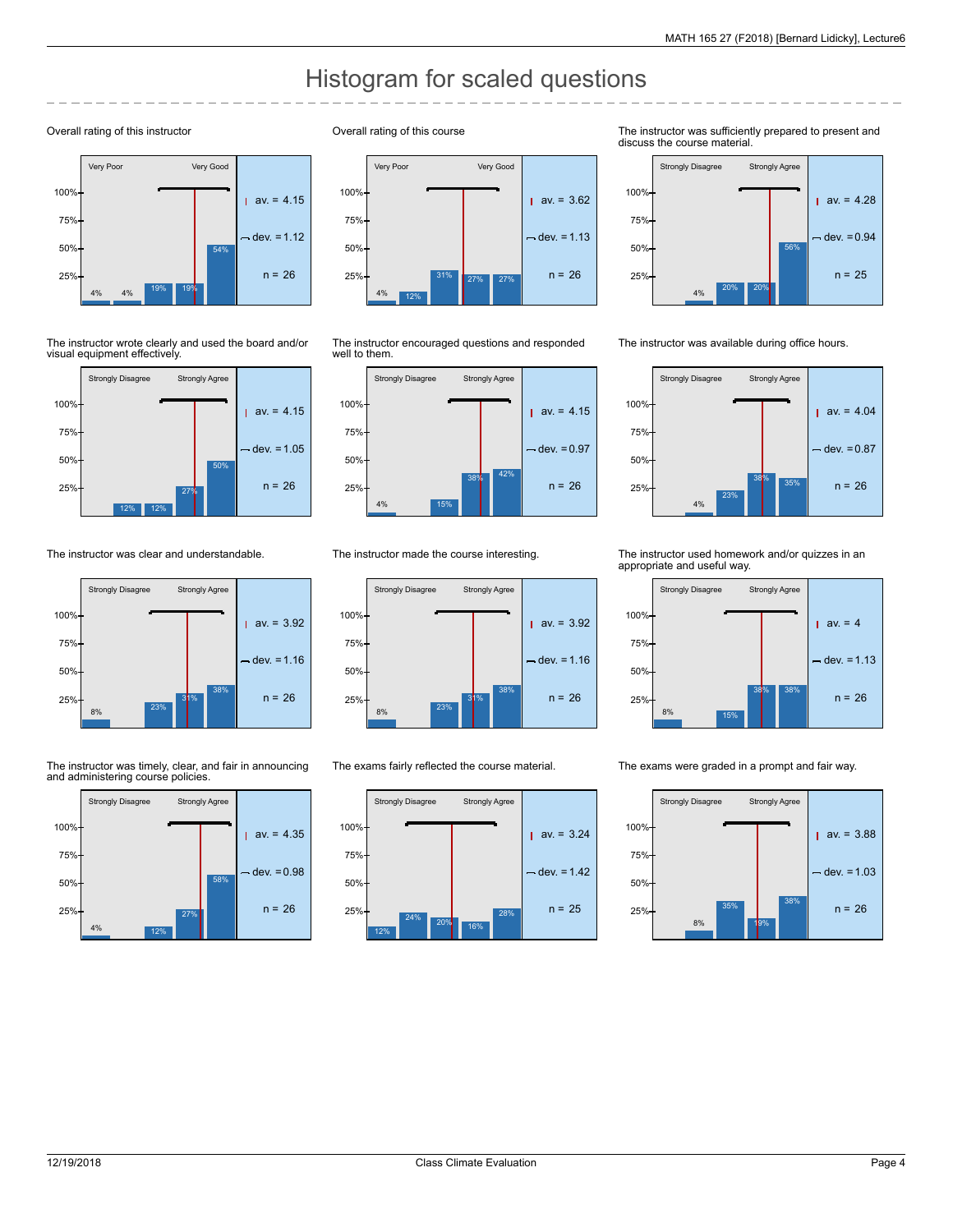The homework/quizzes were returned in a timely manner.



The textbook was useful in helping me learn the course material.



### On average, how many hours each week did you devote to this course outside the classroom?



The online homework was useful in helping me learn the course material.



## The supplementary materials (e.g., Powerpoint presentations, videos, web pages, etc.) were

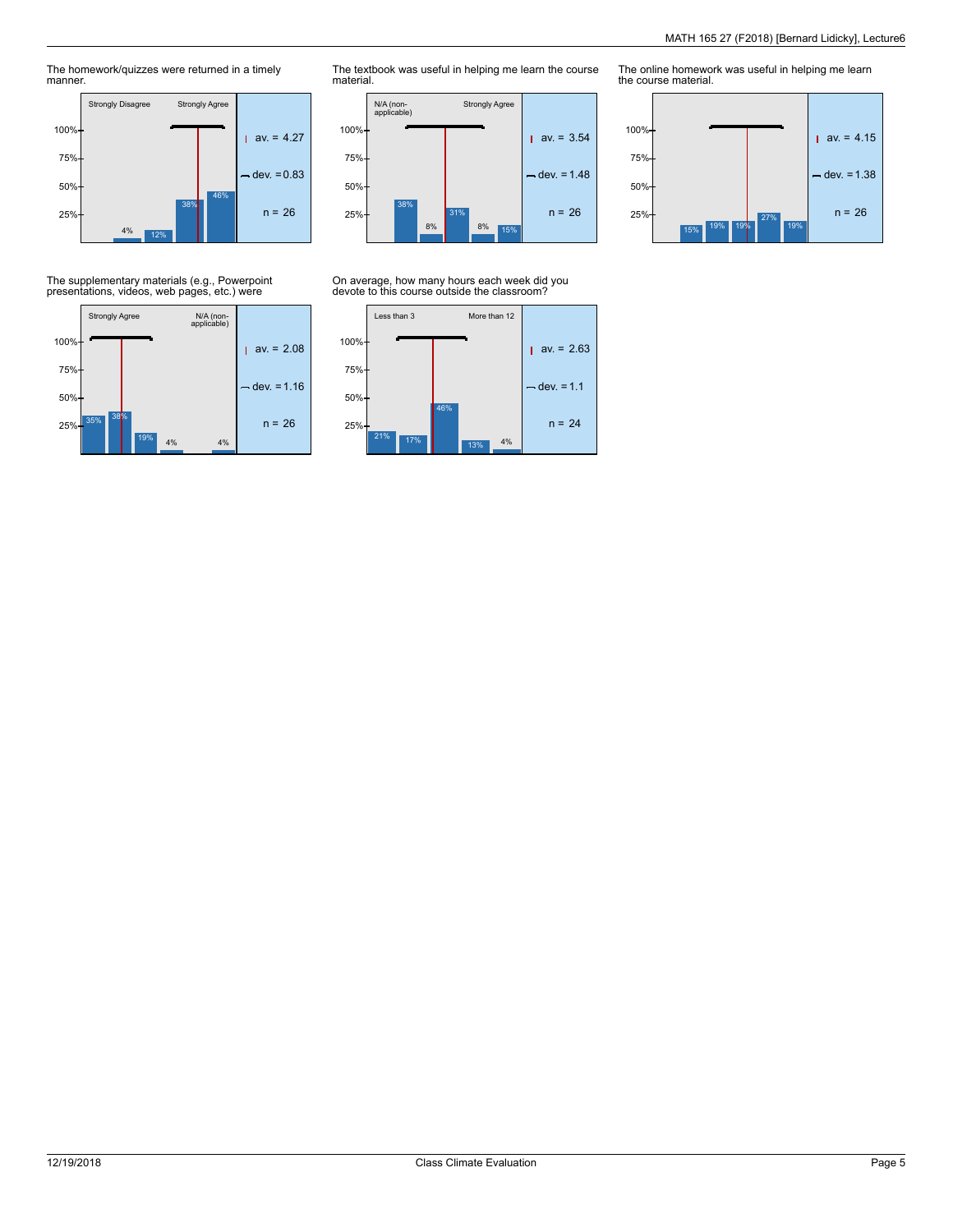|                                  | Profile                                                                                                                     |                                                                                |                            |  |  |  |                       |          |             |  |                                  |
|----------------------------------|-----------------------------------------------------------------------------------------------------------------------------|--------------------------------------------------------------------------------|----------------------------|--|--|--|-----------------------|----------|-------------|--|----------------------------------|
|                                  | Subunit:<br>Name of the instructor:<br>Name of the course:<br>(Name of the survey)<br>Values used in the profile line: Mean | <b>MATH</b><br><b>Bernard Lidicky</b><br>MATH 165 27 (F2018) [Bernard Lidicky] |                            |  |  |  |                       |          |             |  |                                  |
| 1. Overall Instructor (REQUIRED) |                                                                                                                             |                                                                                |                            |  |  |  |                       |          |             |  |                                  |
|                                  | 1.1) Overall rating of this instructor                                                                                      |                                                                                | Very Poor                  |  |  |  | Very Good             | $n=26$   |             |  | $av = 4.15$ md=5.00 dev $= 1.12$ |
| 2. Overall Course (REQUIRED)     |                                                                                                                             |                                                                                |                            |  |  |  |                       |          |             |  |                                  |
|                                  | 2.1) Overall rating of this course                                                                                          |                                                                                | Very Poor                  |  |  |  | Very Good             | $n=26$   |             |  | av.=3.62 md=4.00 dev.=1.13       |
|                                  | 3. About Instructor                                                                                                         |                                                                                |                            |  |  |  |                       |          |             |  |                                  |
| 3.1)                             | The instructor was sufficiently prepared to<br>present and discuss the course material.                                     |                                                                                | Strongly<br>Disagree       |  |  |  | <b>Strongly Agree</b> | $n = 25$ | $av = 4.28$ |  | md=5.00 dev.=0.94                |
| 3.2)                             | The instructor wrote clearly and used the board<br>and/or visual equipment effectively.                                     |                                                                                | Strongly<br>Disagree       |  |  |  | <b>Strongly Agree</b> | $n = 26$ | $av = 4.15$ |  | md=4.50 dev.=1.05                |
| 3.3)                             | The instructor encouraged questions and<br>responded well to them.                                                          |                                                                                | Strongly<br>Disagree       |  |  |  | <b>Strongly Agree</b> | $n = 26$ | $av = 4.15$ |  | md=4.00 dev.=0.97                |
| 3.4)                             | The instructor was available during office<br>hours.                                                                        |                                                                                | Strongly<br>Disagree       |  |  |  | <b>Strongly Agree</b> | $n = 26$ | $av = 4.04$ |  | md=4.00 dev.=0.87                |
| 3.5)                             | The instructor was clear and understandable.                                                                                |                                                                                | Strongly<br>Disagree       |  |  |  | <b>Strongly Agree</b> | $n = 26$ |             |  | av.=3.92 md=4.00 dev.=1.16       |
| 3.6)                             | The instructor made the course interesting.                                                                                 |                                                                                | Strongly<br>Disagree       |  |  |  | <b>Strongly Agree</b> | $n=26$   |             |  | av.=3.92 md=4.00 dev.=1.16       |
| 3.7)                             | The instructor used homework and/or quizzes<br>in an appropriate and useful way.                                            |                                                                                | Strongly<br>Disagree       |  |  |  | <b>Strongly Agree</b> | $n=26$   | $av = 4.00$ |  | md=4.00 dev.=1.13                |
| 3.8)                             | The instructor was timely, clear, and fair in<br>announcing and administering course policies.                              |                                                                                | Strongly<br>Disagree       |  |  |  | <b>Strongly Agree</b> | $n=26$   | $av = 4.35$ |  | md=5.00 dev.=0.98                |
|                                  | 4. About Course                                                                                                             |                                                                                |                            |  |  |  |                       |          |             |  |                                  |
|                                  | 4.1) The exams fairly reflected the course material.                                                                        |                                                                                | Strongly<br>Disagree       |  |  |  | <b>Strongly Agree</b> | $n=25$   | $av = 3.24$ |  | md=3.00 dev.=1.42                |
|                                  | 4.2) The exams were graded in a prompt and fair<br>way.                                                                     |                                                                                | Strongly<br>Disagree       |  |  |  | <b>Strongly Agree</b> | $n=26$   | $av = 3.88$ |  | md=4.00 dev.=1.03                |
|                                  | 4.3) The homework/quizzes were returned in a<br>timely manner.                                                              |                                                                                | Strongly<br>Disagree       |  |  |  | <b>Strongly Agree</b> | $n=26$   | $av = 4.27$ |  | md=4.00 dev.=0.83                |
|                                  | 4.4) The textbook was useful in helping me learn<br>the course material.                                                    |                                                                                | $N/A$ (non-<br>applicable) |  |  |  | <b>Strongly Agree</b> | $n=26$   | $av = 3.54$ |  | md=4.00 dev.=1.48                |
| 4.5)                             | The online homework was useful in helping me<br>learn the course material.                                                  |                                                                                |                            |  |  |  |                       | $n=26$   | $av = 4.15$ |  | md=4.00 dev.=1.38                |